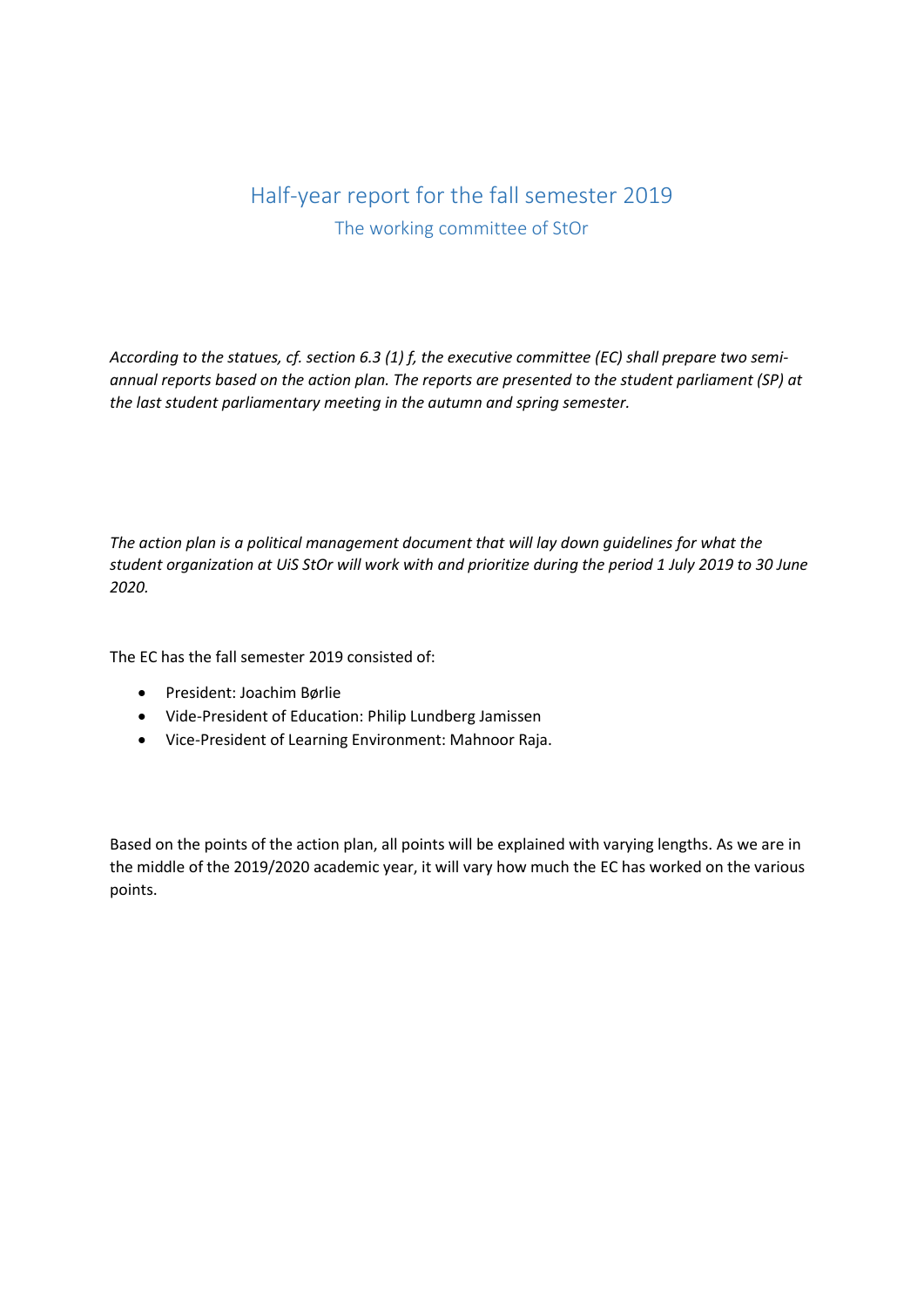# Organization.

# **The student organization at the University of Stavanger (StOr) will work to include the students at the Bjergsted campus. (Line numbers 8-9)**

The EC began the year with a day of overlap on Campus Bjergsted to get to know the conditions the students experience. During the Fadder-week, we participated on stand to meet the new students at Campus Bjergsted and the Faculty of Performing Arts. We have also been in dialogue with the student council at the faculty, as well as their own newspaper '' The ToiletPaper ''. Both the EC and the lists have been praised for good visibility at the faculty in connection with the student election. The working committee was also in dialogue with union representatives at the faculty to start a list in advance of the 2019 student elections, but unfortunately this was not possible this time.

### **StOr must drive targeted profiling with a focus on**

- **Student democracy and student participation.**
- **Student organizations and line associations. (Line numbers 10-12)**

During the Fadder-week, the EC visited as many lectures for the new students as managed with the aim of profiling StOr, how student democracy works, and to showcase the diversity of student organizations and line associations that exist under the StOr umbrella. Student democracy and student participation were also put on the agenda through the promotion against student elections. We also try to include the lists, student organizations and line associations in activities in which StOr participates, a good example from this fall is the World Day of Mental Health

# **StOr will have continuous dialogue and meetings with the Welfare Assembly in Stavanger, the University of Stavanger and the Student Society in Stavanger in order to maintain good cooperation. (Line number 13-15)**

This autumn, StOr has collaborated with the EC of VT on the World Day for Mental Health. In addition, we meet as needed, and have continuous dialogue via electronic means of communication. In addition, the EC was present at the Welfareboards in Norway (which is a national cooperation body for the Welfareboards in Norway's meeting in Stavanger) in October.

When it comes to the University of Stavanger, the President attends the rector's meeting, which consists of the rector, three pro-rectors, all the deans, director of organization and infrastructure, and director of communication and public relations. This meeting takes place every Monday. In addition, we have cooperation meetings with the education department once a month. StOr feels that there is a low threshold for dialogue between UiS and management. In addition, we have dialogues with various parts of the organization on issues that are relevant either to us or to the relevant unit, examples of which are that the Vice-President of Learning Environment has been attending a meeting with the international office, or that the President has attended meetings with the Director of organization and infrastructure and emergency preparedness coordinator at UiS.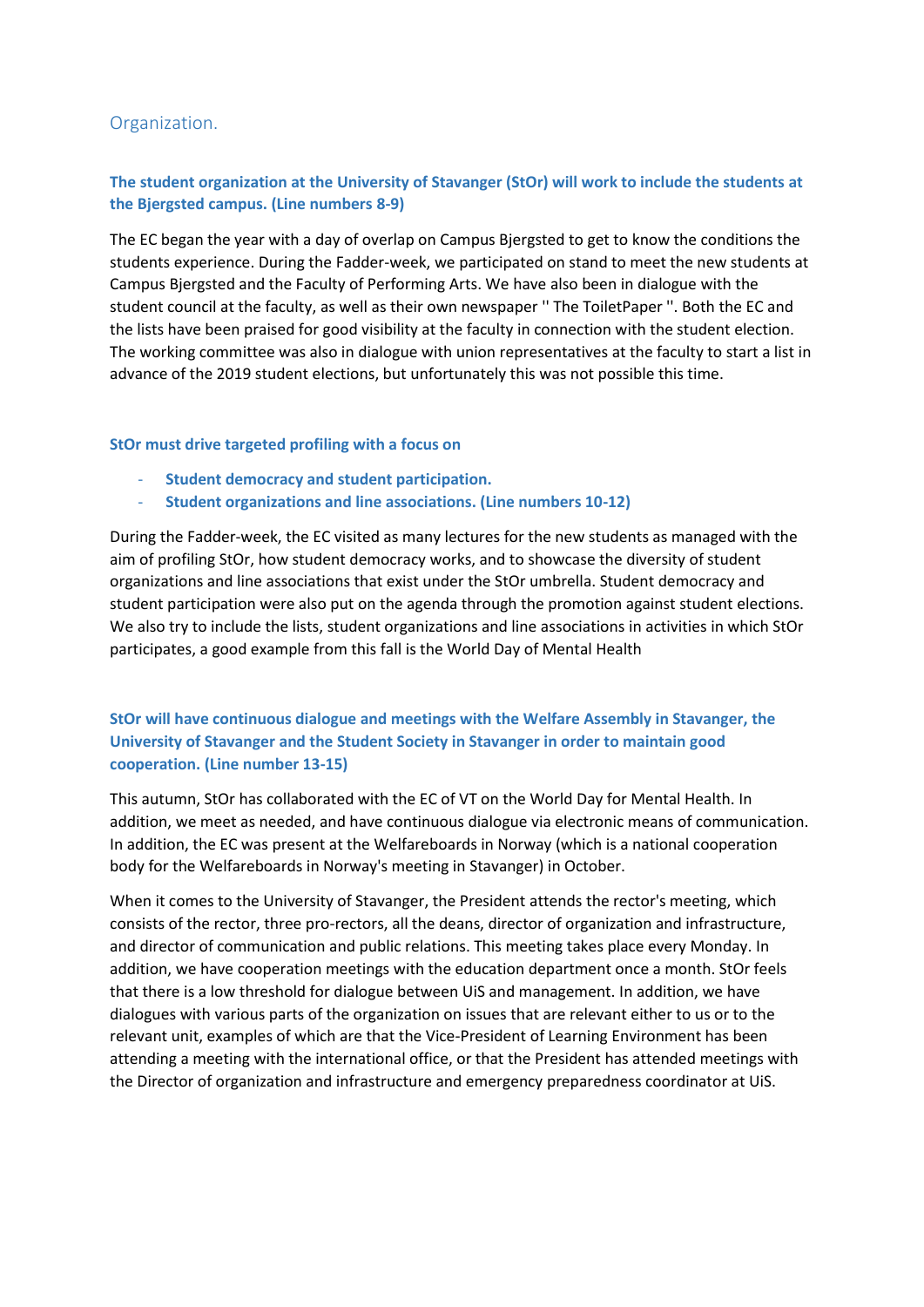This fall, there has been no formal meeting calendar with SiS, nevertheless StOr has been at several meetings with the director of SiS. Here there is also a low threshold for contact, and we have continuous communication on relevant issues. The same can be said about the chair of the SiS board.

### **StOr will work to increase voter turnout in the student elections, as well as actively promote the student elections for the rest of the calendar year. (Line number 16-17)**

The numbers speak for themselves, 18.07% and a new record. Here the lists, together with the Vicepresident of learning environment and the organizational consultant, are to be commended for good work. (More information can be found in the report on student choice presented at the first meeting of the spring semester)

When it comes to actively promoting student elections throughout the year, as previously written, we put in an effort in the Fadder-week to talk about student elections and student democracy at UiS to the new students. To promote student choice for the rest of the year, the EC wants to include the lists of activities we participate in, while at the same time we are also very open to ideas from the lists on how we can raise awareness of StOr, the lists and student democracy for the rest of the year.

# **StOr will organize an organization seminar at the start of each semester where the student parliament members will be elucidated about StOr's management documents and meeting culture. (Line number 18-19)**

An organization seminar for the student parliament was organized on September 20. It was attended by 14 from the student parliament, as well as the EC and organizational consultant. The control committee and chair of the student council in Stavanger, Erlend Jordal, also visited during the seminar.

On the agenda were national student politics, the student council and Stavanger municipality, support for the student elections, a brief review of our documents, as well as internationalization and student mobility. The working committee believes that having a shorter seminar in the autumn semester and a longer seminar in the spring semester is a good solution as the representatives of the student parliament sit from 01.01 to 31.12.

### **StOr shall strive to make information available in English as well. (Line number 20)**

In social media, just about all information and dissemination has been published in both Norwegian and English, The engagement meetings have been held in English, as well as the debate during the student elections. The papers for the student parliament meetings are also published in both Norwegian and English. Nevertheless, the EC recognizes that we have a way to go when it comes to the other, and older documents we have.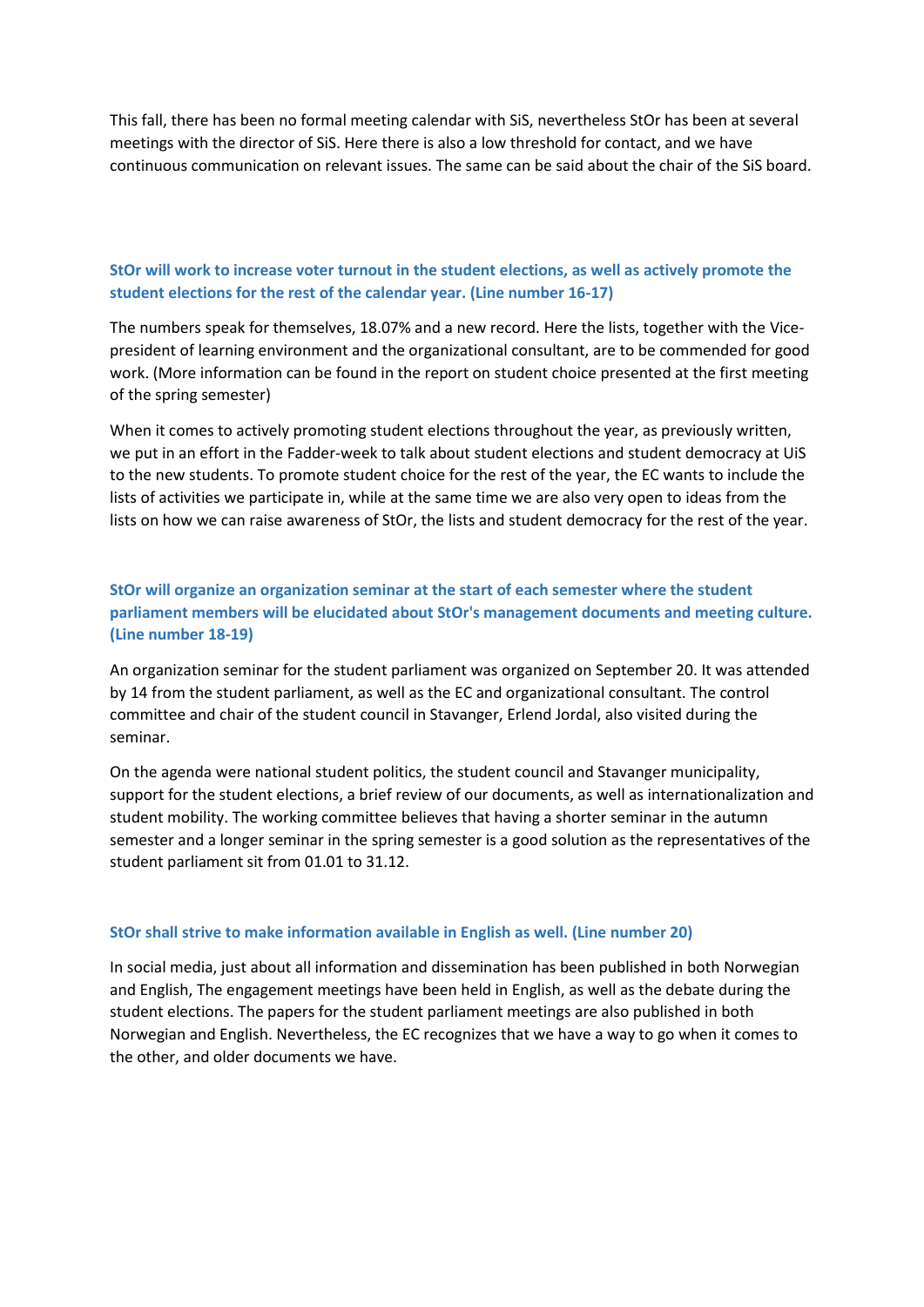# **StOr will work to better integrate international students and that they have the same opportunities as national students at UiS. (Line number 21-22)**

StOr has a dialogue with ISU, and has, together with ISU, met with the international office on the topic, focusing on sponsorship week. The Vice-President fo Learning Environment also held a speech for ISU's regional summit, which was held at UiS. We also had lectures for the international students in the Fadder-week where we talked about StOr, the student democracy and the engaged environment. The President has also attended this years Erasmunsseminar, where we talked about how we to increase Student Mobility, and what measures could be used.

### **StOr will work to implement the UN's sustainability goals in the UiS strategy. (Line number 23)**

The consultation round on UiS's strategy has not yet begun, but this will be a large part of the content of the consultation response StOr will give when the time comes. StOr has also provided input on the sustainability goals in the rector's meeting and in the Leadership forum.

### Political:

# **StOr will work to develop StOr and use its power to influence both internally and externally at UiS. (Line number 27-28)**

StOr has worked internally to revise the election rules so that this becomes more user-friendly in elections, and in addition the strategy will be revised which will make StOr's policy updated, which is about time.

Externally, StOr works on many different formal and informal platforms as part of getting a breakthrough for its own policy. Already mentioned in the report are the rectos meetings, as well as meetings with SiS and VT. In addition, StOr has a seat in the student council in Stavanger.

In addition, there has been an ambition from the President to be visible in the media, because visibility helps to build StOr's reputation, and thus influence. Of things worth mentioning, we have appeared on NRK radio, twice in Khrono, three times in Byas, as well as in SmiS. A good example of this is the impact the students received in the Stavanger platform, together with the Welfare Board and SiS. (Read here: [https://mm.aftenbladet.no/2019/documents/politisk\\_plattform.pdf\)](https://mm.aftenbladet.no/2019/documents/politisk_plattform.pdf)

### **StOr will work to increase the focus on student welfare. (Line number 29)**

StOr works continuously with student welfare, both in meetings with UiS, SiS and the municipality. The World Day of Mental Health is an example of how we, together with others, work to make this a focus. In addition, we received points in the political platform for the new position in the municipality of Stavanger on points such as the students 'cultural services, health house on Ullandhaug campus, student housing, and a bigger Students' House.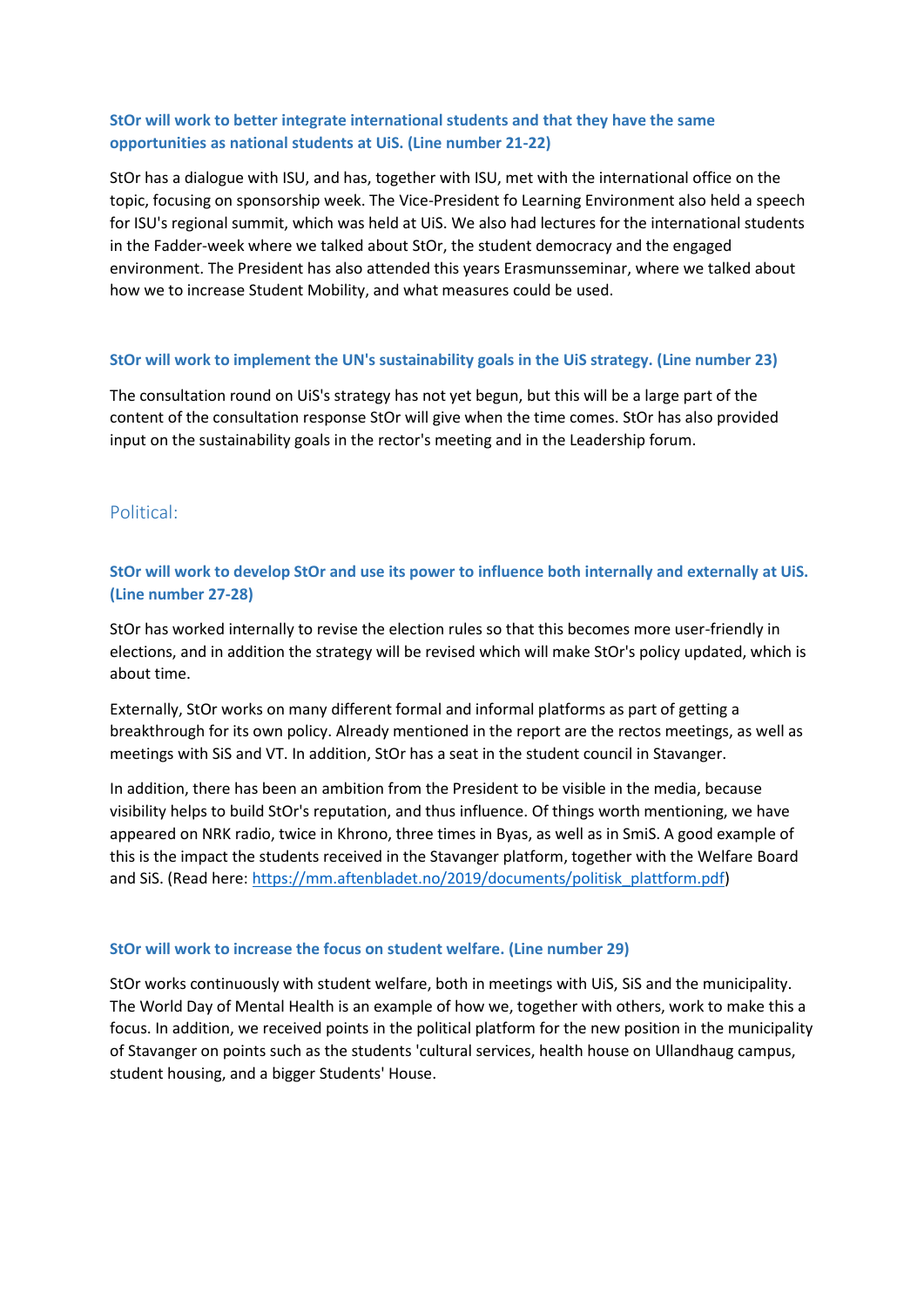# **StOr should actively follow up Report St.16 Culture for quality in higher education (the Quality Report). (Line number 30-31)**

The report deals with how the state and educational institutions should work with quality in higher education. StOr works a lot with educational quality, and raises relevant points from the message when the opportunity arises.

# **StOr, in collaboration with NSO, will influence the revision of the University and the College Act. (Line number 32)**

The working committee was instrumental in discussing this during kickoff with NSO in August with the rest of the Norwegian Student Organizations. In the future, StOr will provide consultation input when this will be possible next year.

# **StOr will work to improve the student city of Stavanger in the forums StOr is represented in. (Line number 33)**

The working committee in StOr is represented in a number of forums where we always have an improvement for the students, and by the student city of Stavanger as ambition. The EC fronts StOr's adopted policy, and these forums are, but are not limited to the Student Council in Stavanger municipality, the board of the Folken, the board of Tappetårnet, the rector's meeting at UiS, collaboration meeting with SiS, the ValueCreation Forum.

### **AU will work to make the Students at Risk scheme permanent. (Line number 34)**

Brought it up to Director of Education, sent mail to international office but has not received reply as of 18.11. Have not received any answer yet, so this has to be a focus next semester.

# Education quality:

### **StOr will work to implement digitalization as a tool in the education course for the students at UiS. (Line number 37-38)**

StOr has during this period contributed to digital student expeditions, as well as the working life portal and the interaction portal. Digital student expedition will help make application processes internally at UiS easier. The aim of the working life portal is to make everyday life easier for students in practice, here also the President of StOr is included in a reference group. The collaboration portal is a portal where the industrial life can search for students for bachelor's and master's theses, and students can post their ideas.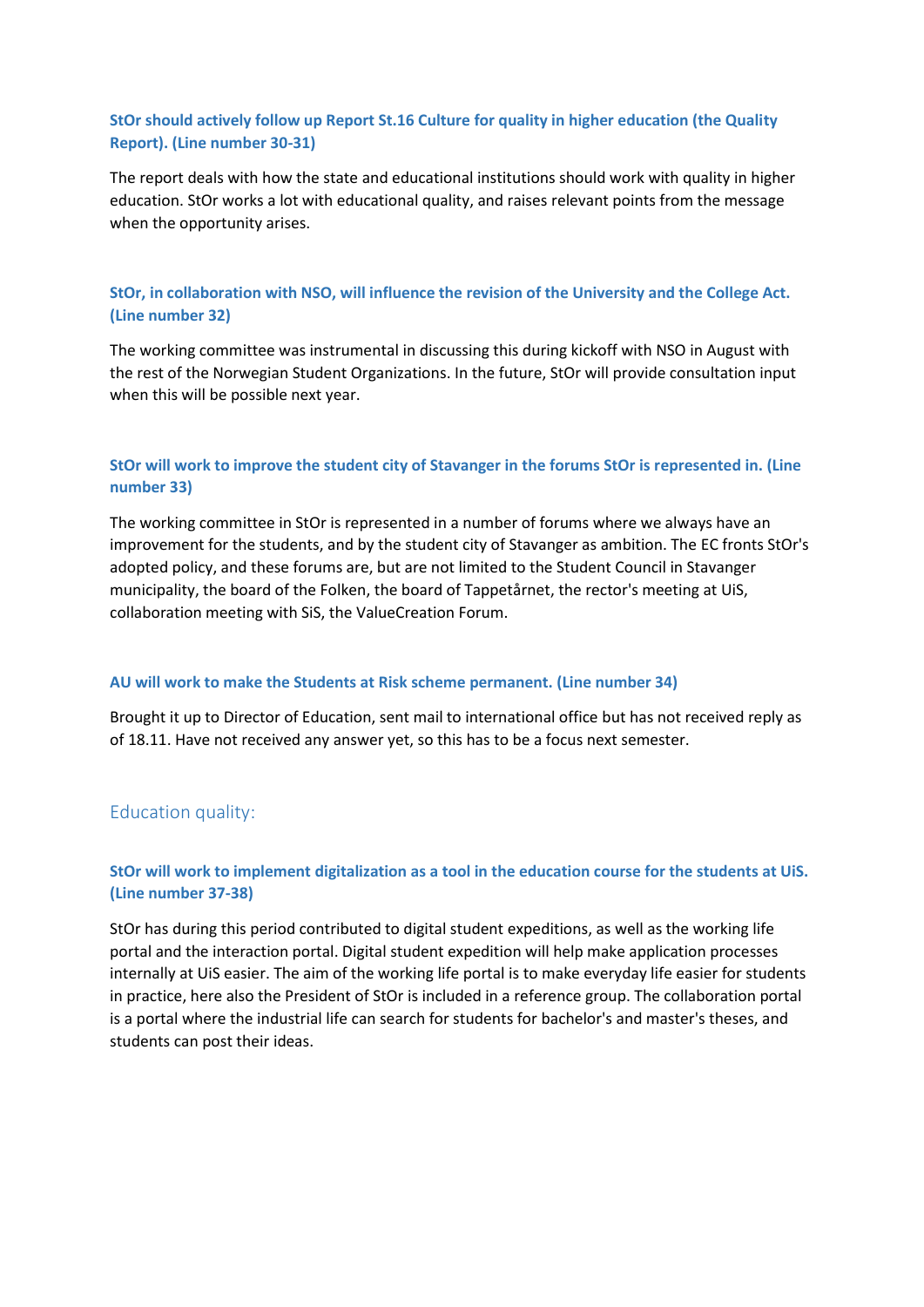### **StOr will work to ensure that students at the university's faculties have equal opportunity and access to the university's academic resources and facilities. (Line number 39-40)**

The EC has not actively worked on this point, but states in all relevant forums that all students should have the opportunity to use the resources and facilities at the university's disposal.

## **StOr will work to ensure that practice can be offered as an elective subject in all fields of study at UiS. (Line number 41)**

Practices and work relevance in education were discussed at a student political summit, which the President attended in October. This was also discussed in the dean's lunch at the TekNat faculty, where the Vice-President of education participated. The perception is that this is a lot of work being done at UiS, as it has been both on the agenda of the students and the governing powers.

#### **StOr will work for a better offer of student assistants. (Line number 42)**

Student assistants are a good addition to other teaching, and StOr records that in recent years student assistants have come to studies and faculties where this has not been common in the past. On the other hand, there is nothing the working committee has done much with, but this will be addressed in the spring.

#### **StOr will work for increased use of external sensors when examining exams. (Line number 43)**

As of today, StOr knows that external examiners are used when examining exams. To what extent, however, we are uncertain, so this will have to work more with the next semester.

### **StOr will work to maintain the academic as well as the educational competence and teaching methods at UiS. (Line number 44-45)**

A member of the working committee has biannual meetings with UNIPED, which is a unit under the Vice-Rectir for Education who is working to further develop and maintain the educational competence of the scientific staff at UiS. In addition, students themselves have the opportunity to participate in the hiring of scientific staff.

### **Large will work for greater interdisciplinarity at UiS and good opportunities to take subjects across the faculty and academic environment. (Line numbers 46-47)**

StOr is clear in its input to the management that this is something that should be focused on in the future. Today there are some open courses, and some studies have one semester where they can take different electives, yet the university has a way to go before it is said that the students have good opportunities for this.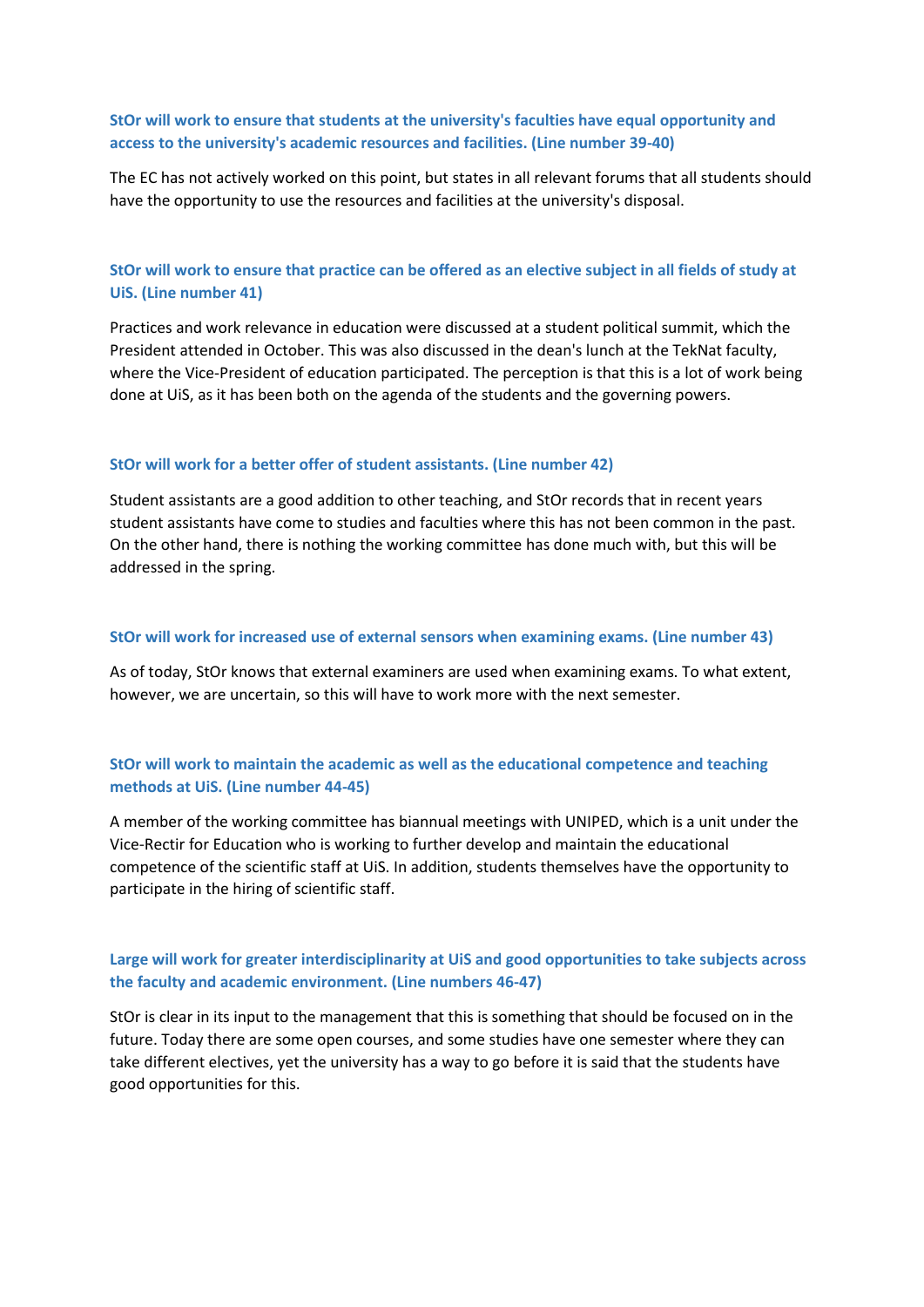# **StOr will work for more affordable and accessible Norwegian courses for international students. (Line number 48)**

The EC has included this in our monthly meetings with the Director of Education. The Norwegian courses UiS currently offers are administered by the unit for continuing education which is funded on the basis of the students' own payment. That is why the price is so high on these Norwegian courses. The EC plans to meet with the head of this unit to discuss whether there are opportunities for special arrangements for international students already attending UiS.

### **StOr will work to improve the current exchange opportunities and make them available. (Line number 49)**

Given wide input at UiS that exchange as it is today is perceived as difficult for some students. This can be for many reasons, but often it is about poor communication between the international office, the faculty / institute and the educational institution the student needs. This has been the theme of both the government and the NSO. To date, the working committee knows that faculty of education and humanities are working to introduce Opt.out that will make this process even easier. In addition, the EC looks forward to what is coming out of ECIU University, a European collaboration UiS is participating in, which is currently in the mold.

#### **StOr must revise Student Strategy 2025. (Line number 50)**

The work has begun and is scheduled to be completed at the last parliamentary meeting in spring 2020. The student parliament knows the process.

### Læringsmiljlø:

**Psychosocial learning environment:**

### **StOr will work to ensure that Father's Week contributes to a caring, safe and inclusive start for all new students. (Line Number 56-57)**

Much of this work has been devoted to the Fadder Board by the student parliament. The working committee in StOr has a close dialogue with past and present sponsorship boards. The working committee tries as best they can to support sponsors. Prior to the Fadder week 2019, the leader also had a post for the sponsorship leaders about the importance of just this.

### **StOr will work on the results of the Students' Health and Well-Being Survey (SHoT). (Line number 58)**

Although it is over a year since the results of the SHoT survey came, these results are still used actively in the dialogue we have with UiS, SiS and the municipality. In addition, this theme was at the Student Political Summit this year under the auspices of Research and Higher Education Minister Iselin Nybø.

**StOr will work for an increased offer for students' mental, physical and sexual health (Line number 59)**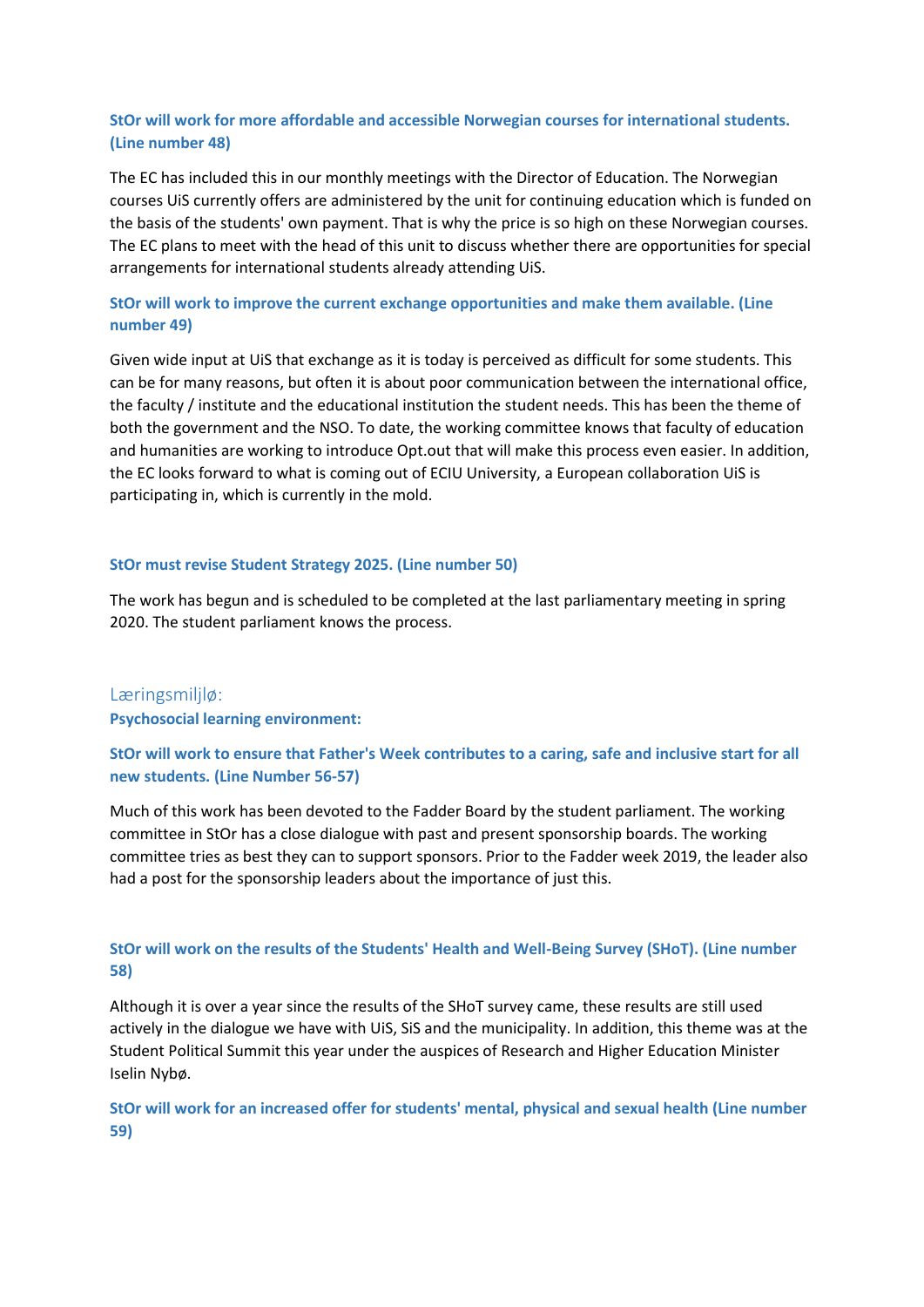See point above as well as more (Line Number 56-57)

#### **StOr will work to start up the Student Telephone during the year. (Line number 60)**

This point has not been worked on so far this year, but we plan to meet with the SiS and UiS on the theme over Christmas.

#### **StOr shall work to ensure that a handbook for union representatives is prepared. (Line number 61)**

StOr is in the process of gathering information and examples of how it has been done at other institutions. This work should be seen in the context of a revision of the union election scheme, which will hopefully take place in the spring of 2020.

# **StOr will work to ensure that students who have children or have children during the study period get their study day organized. (Line Number 62-63)**

StOr works to ensure that those in need of facilitation receive this, but in the fall of 2019 we did not work specifically with measures for students who have or have children during their studies. The Lånekassen has schemes where students who have or have children receive increased scholarships.

#### **StOr will work to get city bike stations at UiS. (Line number 64**)

It has been promised that this will come in the next round of the city-bike expansion.

#### **Physical learning environment**

# **StOr will work for a university area that focuses on sustainable development and universal design. (Line numbers 67-68)**

StOr is a member of the reference group for a new campus plan where both sustainable development and universal design are discussed. In addition, UiS was certified environmental lighthouse earlier this fall, and the EC works for more good measures at campus.

### **StOr will work towards a sound indoor climate where regular air quality measurements are made. (Line number 69)**

StOr participated in the revision of the Universal Design Action Plan, which states that UiS will work continuously with indoor climate and air quality throughout the year.

(Https://student.uis.no/getfile.php/13489211/Ansattsider/HF/Revidert%20og%20forenklet%20handl ingsplan%20februar%202019.pdf)

#### **StOr will work for several electrical outlets on campus. (Line number 70)**

Have addressed the issue of insufficient electrical outlets both in the Monday meetings of the operation unit and in the rectors meeting. There is goodwill to work on this, but the operations department needs a better data base, so we are working for it to be mapped.

**StOr will work for a larger Student's House. (Line number 71)**